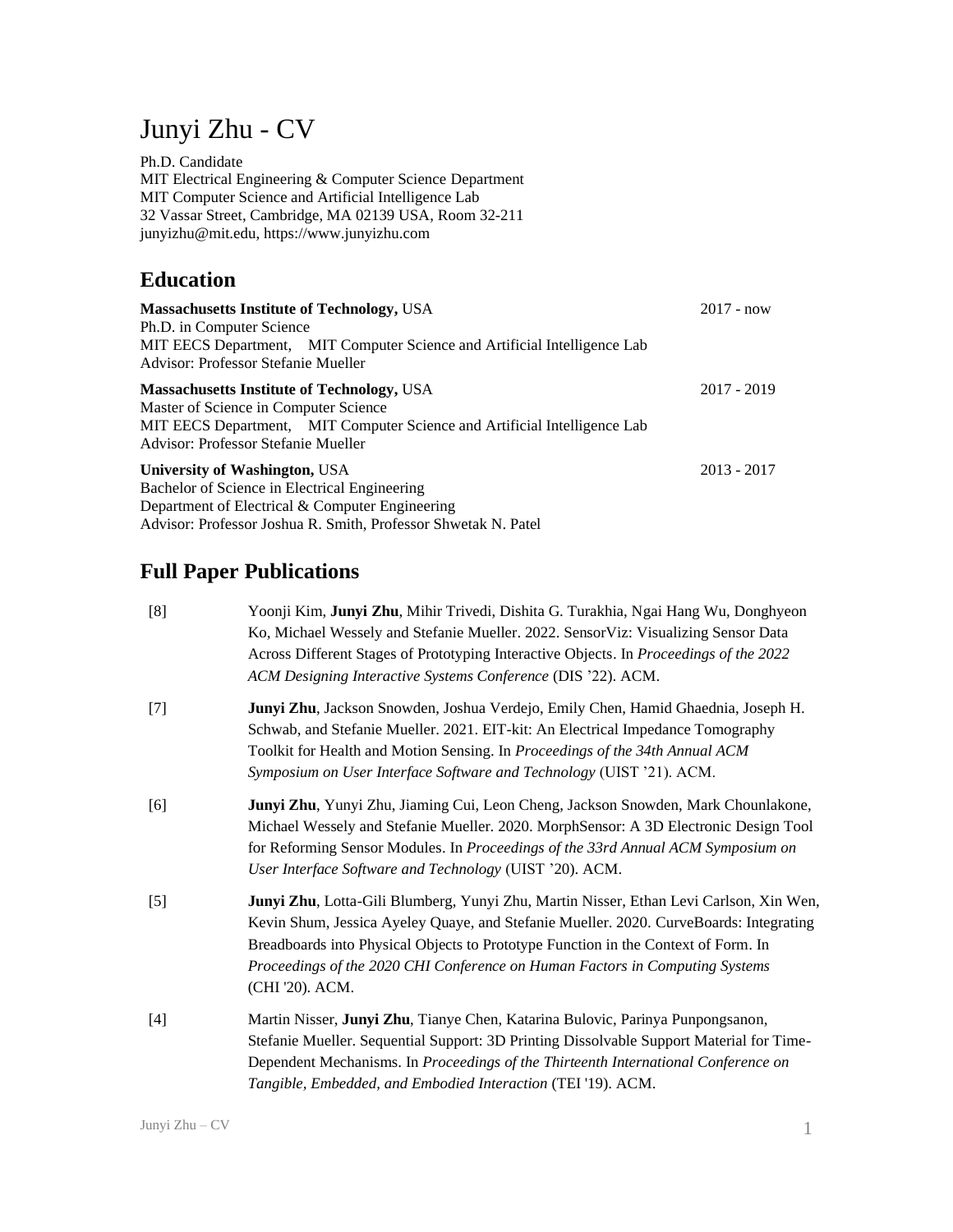[3]

O

Edward Wang, **Junyi Zhu**, Mohit Jain, Tien-Jui Lee, Elliot Saba, Lama Nachman, and Shwetak N. Patel. 2018. Seismo: Blood Pressure Monitoring using Built-in Smartphone Accelerometer and Camera. In *Proceedings of the 2018 CHI Conference on Human Factors in Computing Systems* (CHI '18). ACM. **[BEST PAPER NOMINEE]**

- [2] Edward Wang, William Li, **Junyi Zhu**, Rajneil Rana and Shwetak N. Patel. Noninvasive hemoglobin measurement using unmodified smartphone camera and white flash. *2017 39th Annual International Conference of the IEEE Engineering in Medicine and Biology Society*  (EMBC), Seogwipo, 2017.
- [1] Edward Wang, **Junyi Zhu**, William Li, Rajneil Rana, and Shwetak Patel. 2017. HemaApp IR: noninvasive hemoglobin measurement using unmodified smartphone cameras and built-in LEDs. In *Proceedings of the 2017 ACM International Joint Conference on Pervasive and Ubiquitous Computing and Proceedings of the 2017 ACM International Symposium on Wearable Computers* (UbiComp '17). ACM.

### **Demonstrations & Extended Abstracts**

| $[5]$ | Junyi Zhu, Liang He, Jun Nishida, Hamid Ghaednia, Hsin-Liu (Cindy) Kao, Jon E.          |
|-------|-----------------------------------------------------------------------------------------|
|       | Froehlich, Edward Wang, and Stefanie Mueller. 2022. SIG: Towards More Personal Health   |
|       | Sensing. In CHI Conference on Human Factors in Computing Systems Extended Abstracts     |
|       | (CHI '22 Extended Abstracts). ACM.                                                      |
| $[4]$ | Cedric Honnet, Yunyi Zhu, Junyi Zhu, Michael Wessely and Stefanie Mueller. 2022.        |
|       | WearaFab: Digital Fabrication for Wearables Toolkits. In CHI Conference on Human        |
|       | Factors in Computing Systems Extended Abstracts (CHI '22 Extended Abstracts). ACM.      |
| $[3]$ | Junyi Zhu, Jackson Snowden, Joshua Verdejo, Emily Chen, Hamid Ghaednia, Joseph H.       |
|       | Schwab, and Stefanie Mueller. 2021. EIT-kit Demo: An Electrical Impedance Tomography    |
|       | Toolkit for Health and Motion Sensing. In Adjunct Publication of the 34th Annual ACM    |
|       | Symposium on User Interface Software and Technology (UIST '21). ACM.                    |
| $[2]$ | Junyi Zhu, Yunyi Zhu, Jiaming Cui, Leon Cheng, Jackson Snowden, Mark Chounlakone,       |
|       | Michael Wessely and Stefanie Mueller. 2020. Demonstration of MorphSensor: A 3D          |
|       | Electronic Design Tool for Reforming Sensor Modules. In Adjunct Publication of the 33rd |
|       | Annual ACM Symposium on User Interface Software and Technology (UIST '20). ACM.         |
| $[1]$ | Junyi Zhu, Lotta-Gili Blumberg, Yunyi Zhu, Martin Nisser, Ethan Levi Carlson, Xin Wen,  |
|       | Kevin Shum, Jessica Ayeley Quaye, and Stefanie Mueller. 2020. CurveBoards Demo:         |
|       | Integrating Breadboards into Physical Objects to Prototype Function in the Context of   |
|       | Form. In Extended Abstracts of the 2020 CHI Conference on Human Factors in Computing    |
|       | Systems (CHI EA '20). ACM.                                                              |

## **Conference Service**

| <b>Organizing Committee</b>       |                         |
|-----------------------------------|-------------------------|
| ACM UIST, Video Previews Chair    | 2022                    |
| <b>Associate Chair</b>            |                         |
| <b>ACM CHI Late Breaking Work</b> | 2021                    |
| <b>Reviewer</b>                   |                         |
| <b>ACM CHI</b>                    | $2020 - 2022$           |
| <b>ACM UIST</b>                   | $2020 - 2022$           |
| Junyi Zhu – CV                    | $\mathcal{D}_{1}^{(1)}$ |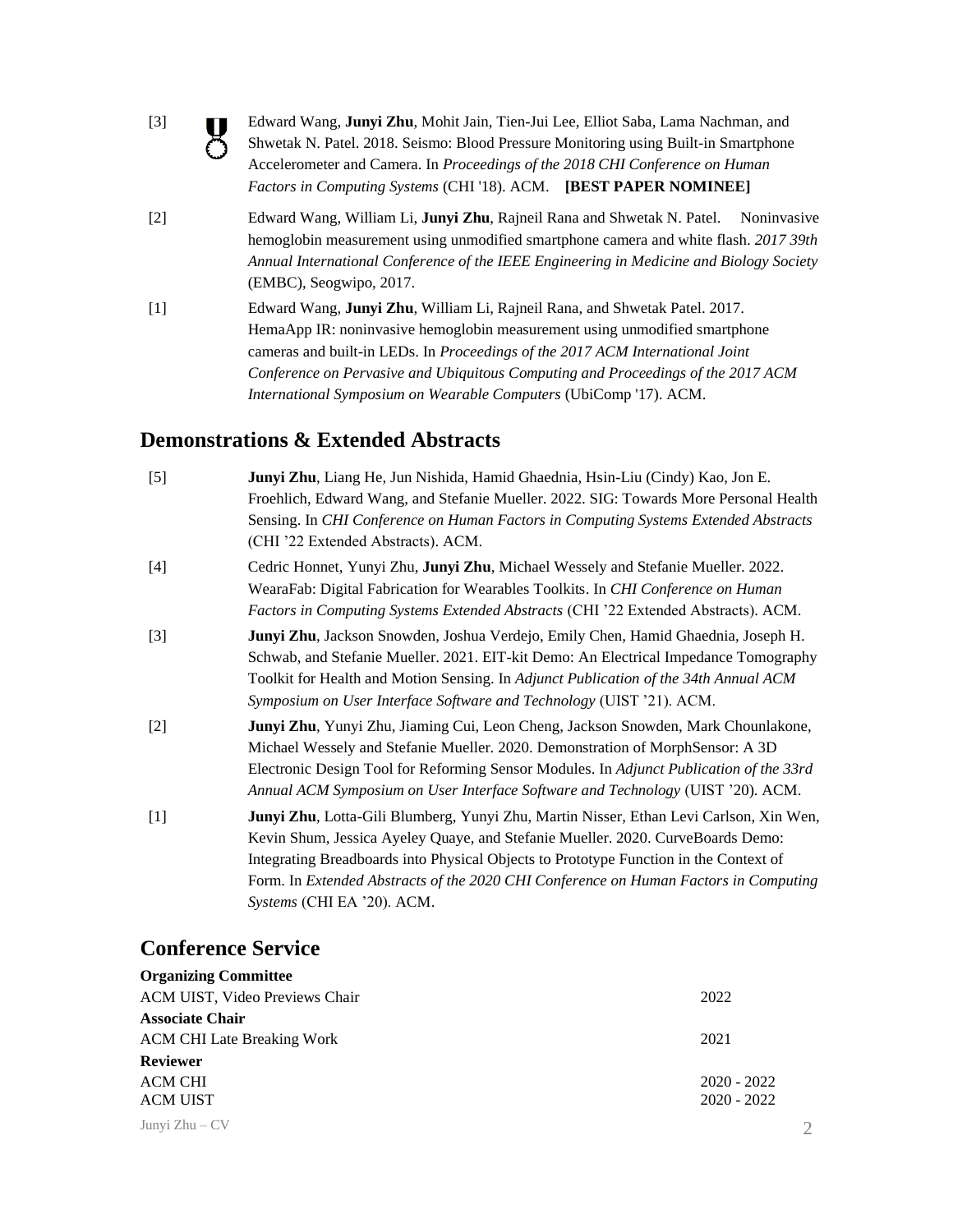| ACM TEI<br><b>ACM IMWUT</b><br><b>ACM ISS</b>                                                                                                                             | $2020 - 2021$<br>2020<br>2020 |
|---------------------------------------------------------------------------------------------------------------------------------------------------------------------------|-------------------------------|
| <b>Volunteering</b>                                                                                                                                                       |                               |
| <b>ACM CHI Student Volunteer</b><br>ACM CHI Program Committee Meeting, Subcommittee Chair Assistant                                                                       | 2020<br>2019                  |
| <b>Research Internships</b>                                                                                                                                               |                               |
| Google AR Team, Google LLC<br>Research Intern, Mountain View, CA Office<br>Advisor: Dr. Andrea Colaco                                                                     | 2022                          |
| <b>UW Ubicomp Lab</b> , University of Washington<br>Research Assistant, Paul G. Allen School of Computer Science & Engineering<br><b>Advisor: Professor Shwetak Patel</b> | $2016 - 2017$                 |
| <b>UW SEAL Lab</b> , University of Washington<br>Research Assistant, Department of Electrical & Computer Engineering<br>Advisor: Professor Alexander V. Mamishev          | 2016                          |
| <b>Exposure Sciences Group</b> , University of Washington<br>Research Assistant, School of Public Health<br><b>Advisor: Professor Edmund Seto</b>                         | 2016                          |
| <b>Work Experience</b>                                                                                                                                                    |                               |
| Senosis Health, Seattle, USA<br>Software Engineer, supervisor: Mike Clarke                                                                                                | $2016 - 2017$                 |
| Jiangsu SEUIC Technology Co., Ltd, China<br>Software Engineer, supervisor: Prof. Chen Hu (Southeast University, China)                                                    | 2015                          |
| <b>Invited Talks</b>                                                                                                                                                      |                               |
| University of Illinois at Urbana-Champaign, Coordinated Science Laboratory. Building Personal<br>Physical Rehabilitation Monitoring Devices, hosted by CSLSC              | 2022                          |
| University of Chicago, Human Computer Integration Lab. Towards More Personal Health Sensing<br>Devices, hosted by Prof. Pedro Lopes                                       | 2021                          |
| MIT, MIT Nano Explorations. Integrating Object Form and Electronic Function in Rapid Prototyping<br>and Personal Fabrication, hosted by Prof. Vladimir Bulović            | 2020                          |
| Harvard University, Graduate School of Design, hosted by Prof. Krzysztof Wodiczko                                                                                         | 2018                          |
| <b>Awards and Honors</b>                                                                                                                                                  |                               |
| Thomas Stockham Jr. Fellowship (\$90000), MIT, 2021 - 2022                                                                                                                |                               |
| Frederick C. Hennie III Teaching Award (\$2200), MIT EECS Department, 2021                                                                                                |                               |
| Best Paper Nominee, ACM CHI 2018                                                                                                                                          |                               |
| Seneff-Zue Computer Science Fellowship Award (\$42000), MIT, 2017 - 2018                                                                                                  |                               |
| Dean's List, University of Washington, 2013 - 2017                                                                                                                        |                               |
| <b>Selected Press</b>                                                                                                                                                     |                               |
| MIT News. Making health and motion sensing devices more personal.                                                                                                         | 2021                          |
| Yahoo Finance, MIT's toolkit lets anyone design their own muscle-sensing wearables.                                                                                       | 2021                          |
| Hackster.io. It's What's on the Inside That Counts.                                                                                                                       | 2021                          |
|                                                                                                                                                                           |                               |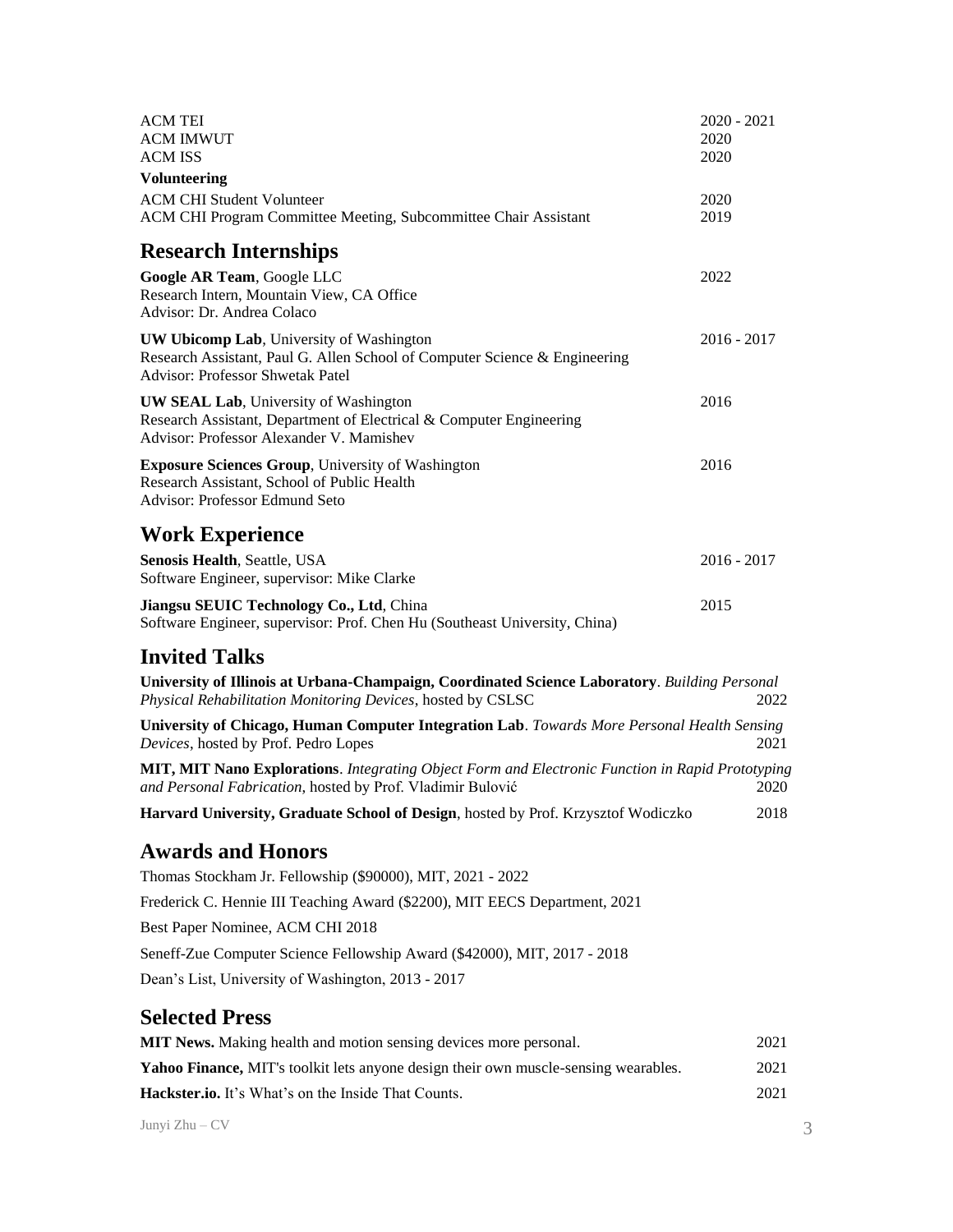| Espressif Systems. ESP32-powered Electrical Impedance Tomography Toolkit by MIT.                                          | 2021 |
|---------------------------------------------------------------------------------------------------------------------------|------|
| <b>MIT News.</b> A hands-on class responds to Covid.                                                                      | 2021 |
| <b>MIT News.</b> Electronic design tool morphs interactive objects.                                                       | 2020 |
| <b>MIT News.</b> Integrating Electronics onto Physical Prototypes.                                                        | 2020 |
| <b>Hackster.io.</b> Prototype Like a Pro.                                                                                 | 2020 |
| 3D Printing Industry. MIT RESEARCHERS DEVELOP NOVEL 3D DESIGN SOFTWARE FOR<br>EMBEDDED ELECTRONICS.                       | 2020 |
| <b>UW ECE Spotlight.</b> ECE alum Junyi Zhu integrates electronics onto physical prototypes at MIT with<br>"CurveBoards". | 2020 |
| ACM TechNews. 3D-printed CurveBoards enable easier testing of circuit design on products.                                 | 2020 |
| <b>Inverse.</b> TIRED: BREADBOARDS. WIRED: CURVEBOARDS.                                                                   | 2020 |
| GeekWire. Google buys Seattle health monitoring startup Senosis, bolstering digital health push                           | 2017 |
| <b>MIT Technology Review.</b> How to make a smart phone detect anemia.                                                    | 2016 |

# **Mentoring**

All students are co-advised with Prof. Stefanie Mueller.

#### **Master thesis**

| [4]               | Gila R Schein     | 2021 - 2022   |  |
|-------------------|-------------------|---------------|--|
| $\lceil 3 \rceil$ | Yuxuan Lei        | 2021 - 2022   |  |
| $[2]$             | Joshua Verdejo    | $2020 - 2021$ |  |
| $\lceil 1 \rceil$ | Lotta G. Blumberg | $2018 - 2019$ |  |

### **Research project students (SuperUROPs, UROPs)**

| $[16]$ | Zipei Tan        | 2021      | [8]               | Jessica Ayeley Quaye | 2019      |
|--------|------------------|-----------|-------------------|----------------------|-----------|
| $[15]$ | Sloke Shrestha   | 2021      | $[7]$             | Ethan Levi Carlson   | 2019      |
| $[14]$ | Emily Chen       | 2021      | [6]               | Xin Wen              | 2019      |
| $[13]$ | Gila R Schein    | 2020      | $\lceil 5 \rceil$ | Kevin Shum           | 2019      |
| $[12]$ | Jenny Chen       | 2020      | [4]               | Leon Cheng           | 2019-2020 |
| $[11]$ | Jackson Snowden  | 2020      | $\lceil 3 \rceil$ | Yunyi Zhu            | 2018-2020 |
| [10]   | Jiaming Cui      | 2019-2020 | $\lceil 2 \rceil$ | Katharina Bulovic    | 2018      |
| [9]    | Mark Chounlakone | 2019      | [1]               | Tianye Chen          | 2018      |

# **Teaching**

#### **Co-Instructor**

| $\lceil 1 \rceil$ | 6.810                     | <b>Engineering Interactive Technologies, MIT</b> | Autumn 2021    |
|-------------------|---------------------------|--------------------------------------------------|----------------|
|                   | <b>Teaching Assistant</b> |                                                  |                |
| $\lceil 5 \rceil$ | 6.810                     | <b>Engineering Interactive Technologies, MIT</b> | Autumn 2020    |
| [4]               | 6.810                     | <b>Engineering Interactive Technologies, MIT</b> | Autumn 2018    |
| $[3]$             | <b>CSE/EE 474</b>         | <b>Introduction to Embedded Systems, UW</b>      | Autumn 2016    |
| $[2]$             | <b>CSE/EE 472</b>         | <b>Introduction to Embedded Systems, UW</b>      | Summer 2016    |
| $\lceil 1 \rceil$ | <b>CSE/EE 371</b>         | Design of Digital Circuits and Systems, UW       | 2016<br>Spring |
| <b>Lectures</b>   |                           |                                                  |                |

| 6.810 | <b>Engineering Interactive Technologies, Health Sensing, MIT</b>           | Autumn 2020 |
|-------|----------------------------------------------------------------------------|-------------|
| 6.810 | <b>Engineering Interactive Technologies, Computer Vision Workshop, MIT</b> | Autumn 2018 |